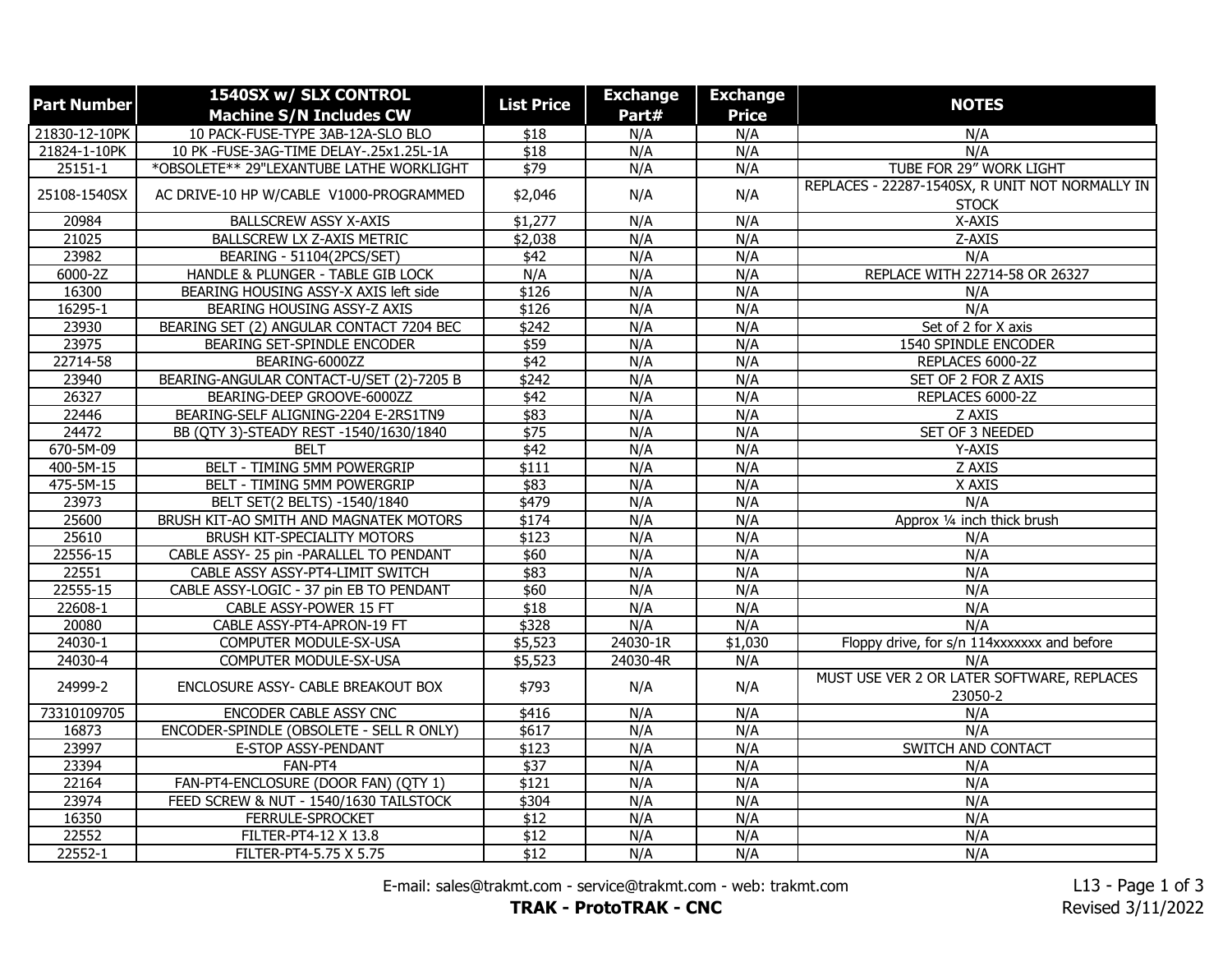| <b>Part Number</b> | 1540SX w/ SLX CONTROL                                            |                     | <b>Exchange</b> | <b>Exchange</b> |                                             |
|--------------------|------------------------------------------------------------------|---------------------|-----------------|-----------------|---------------------------------------------|
|                    | <b>Machine S/N Includes CW</b>                                   | <b>List Price</b>   | Part#           | <b>Price</b>    | <b>NOTES</b>                                |
| 25078-1            | FLASH DISK REPL KIT-XP VER 2.0-6773                              | \$242               | N/A             | N/A             | REV C PENDANT AND BEFORE                    |
| 25078              | FLASH DISK REPL KIT-XP VER3.X-6773 W/PER                         | \$242               | N/A             | N/A             | REV D PENDANT TO REV H                      |
| 23337-110          | GIB - X AXIS GIB                                                 | \$163               | N/A             | N/A             | N/A                                         |
| 23337-28           | GIB Z AXIS-1630 & BED CARRIAGE-1540                              | \$100               | N/A             | N/A             | N/A                                         |
| 21241-36           | HANDLE - DOOR HANDLE, LATHES                                     | \$61                | N/A             | N/A             | N/A                                         |
| 20082-2            | HANDWHEEL - ELECTRONIC HANDWHEEL X-AXIS                          | \$819               | N/A             | N/A             | <b>X-AXIS TRL</b>                           |
| 20082-3            | HANDWHEEL - ELECTRONIC HANDWHEEL Z-AXIS                          | \$819               | N/A             | N/A             | N/A                                         |
| 20295              | JOGSTICK-ASSEMBLY                                                | \$656               | N/A             | N/A             | N/A                                         |
| 22714-26           | LAMP - ASSY-110V 60Hz                                            | \$416               | N/A             | N/A             | N/A                                         |
| 23341              | LIGHT BULB-WORK LIGHT (all - except 1840                         | $\overline{$18}$    | N/A             | N/A             | N/A                                         |
| $22551 - 1$        | <b>LIMIT SWITCH ASSY-RIGHT</b>                                   | \$242               | N/A             | N/A             | X AND Z AXIS                                |
| 22683              | LIMIT SWITCH-DOOR LIMT-1540,1845,2460/70                         | \$75                | N/A             | N/A             | N/A                                         |
| 22291              | LUBE PUMP-W/CABLE-1630, 1845, 2460, 2470                         | \$558               | N/A             | N/A             | N/A                                         |
| 24088-512          | MEMORY CARD-COMPACT FLASH-FORMATTED                              | \$255               | N/A             | N/A             | FOR REV I AND LATER PENDANT                 |
| 24088-1            | MEMORY CARD-COMPACT FLASH-FORMATTED PCA-                         | \$255               | N/A             | N/A             | FOR 24000-7 AND 24000-9 PENDANTS            |
| 24042              | OBSOLETE. PLEASE SEE 24042R. MODULE-SPINDLE                      | N/A                 | 24042R          | \$793           | N/A                                         |
|                    | <b>CONTROL</b>                                                   |                     |                 |                 |                                             |
| 24425              | ** OBSOLETE ** MOTOR ASSY-4055-Z AXIS (OBS)                      | \$1,109             | N/A             | N/A             | Z-AXIS                                      |
| 24316<br>23885     | OBSOLETE. SEE 24316R<br>MOTOR FAN ASSY 110/220V-1540, 1630, 1840 | \$1,070<br>\$227    | 24316R<br>N/A   | \$909<br>N/A    | X-AXIS                                      |
| 7204-AVH           | NILOS RING                                                       | \$12                | N/A             | N/A             | X axis<br>X AXIS                            |
| 7205-AVH           | NILOS RING                                                       | \$10                | N/A             | N/A             | N/A                                         |
| 16452              | <b>NUT CLAMP Z-AXIS</b>                                          | \$37                | N/A             | N/A             | X & Y AXIS                                  |
| 16314              | NUT-CLAMP-X AXIS                                                 | $\sqrt{$37}$        | N/A             | N/A             | X AXIS                                      |
| 23349              | O-RING                                                           | \$12                | N/A             | N/A             | N/A                                         |
| $24000 - 3$        | PENDANT-SLX                                                      | \$9,466             | N/A             | N/A             | Floppy drive, for s/n 114xxxxxxx and before |
| 24008-3            | PENDANT-SLX-USA-W/0 COMPUTER MODULE                              | \$3,789             | N/A             | N/A             | N/A                                         |
| 16983-1            | PULLEY-SOLID 44 TEETH -5M HTD                                    | \$168               | N/A             | N/A             | X & Z AXIS                                  |
| 23265              | PUMP COOLANT 1/8 HP                                              | \$476               | N/A             | N/A             | N/A                                         |
|                    | RESISTOR-750W-40 OHM                                             |                     |                 |                 |                                             |
| 22157-40           |                                                                  | \$123               | N/A             | N/A             | N/A                                         |
| 22714-52           | ROLLER-DOOR-1540, 1630, 1840, 2460SX                             | \$43                | N/A             | N/A             | N/A                                         |
| 23068              | RUBBER PAD-1540V-HEADSTOCK                                       | \$55                | N/A             | N/A             | N/A                                         |
| 22714-7            | SAFETY GLASS LEFT DOOR 1540V                                     | \$108               | N/A             | N/A             | N/A                                         |
| 22714-39           | SAFETY GLASS-RIGHT DOOR 1540                                     | \$108               | N/A             | N/A             | N/A                                         |
| 24101-7            | SERVO DRIVER SERIES                                              | \$872               | 24101-7R        | \$754           | N/A                                         |
| 24101-4            | SERVO DRIVER SERIES 3-4020                                       | \$872               | 24101-4R        | \$754           | X & Y AXIS, replaces 20201 and 20201R       |
| 24324              | SHEET METAL-PT5-LATHE CABLE COVER                                | $\overline{$}$ \$71 | N/A             | N/A             | N/A                                         |
| 24000-9            | <b>SLX PENDANT</b>                                               | \$9,466             | N/A             | N/A             | N/A                                         |
| 22170              | SPINDLE ASSY-1540V LATHE-PT4                                     | $\overline{$8,190}$ | N/A             | N/A             | N/A                                         |
| 23342              | SPINDLE MOTOR-1540-W/PULLEY ASSY-10HP                            | \$1,817             | N/A             | N/A             | N/A                                         |
| 22204              | SPROCKET ASSY- SPINDLE ENCODER DRIVE                             | \$147               | N/A             | N/A             | N/A                                         |
| 21828              | SWITCH-AC ON/OFF                                                 | \$42                | N/A             | N/A             | N/A                                         |

E-mail: sales@trakmt.com - service@trakmt.com - web: trakmt.com